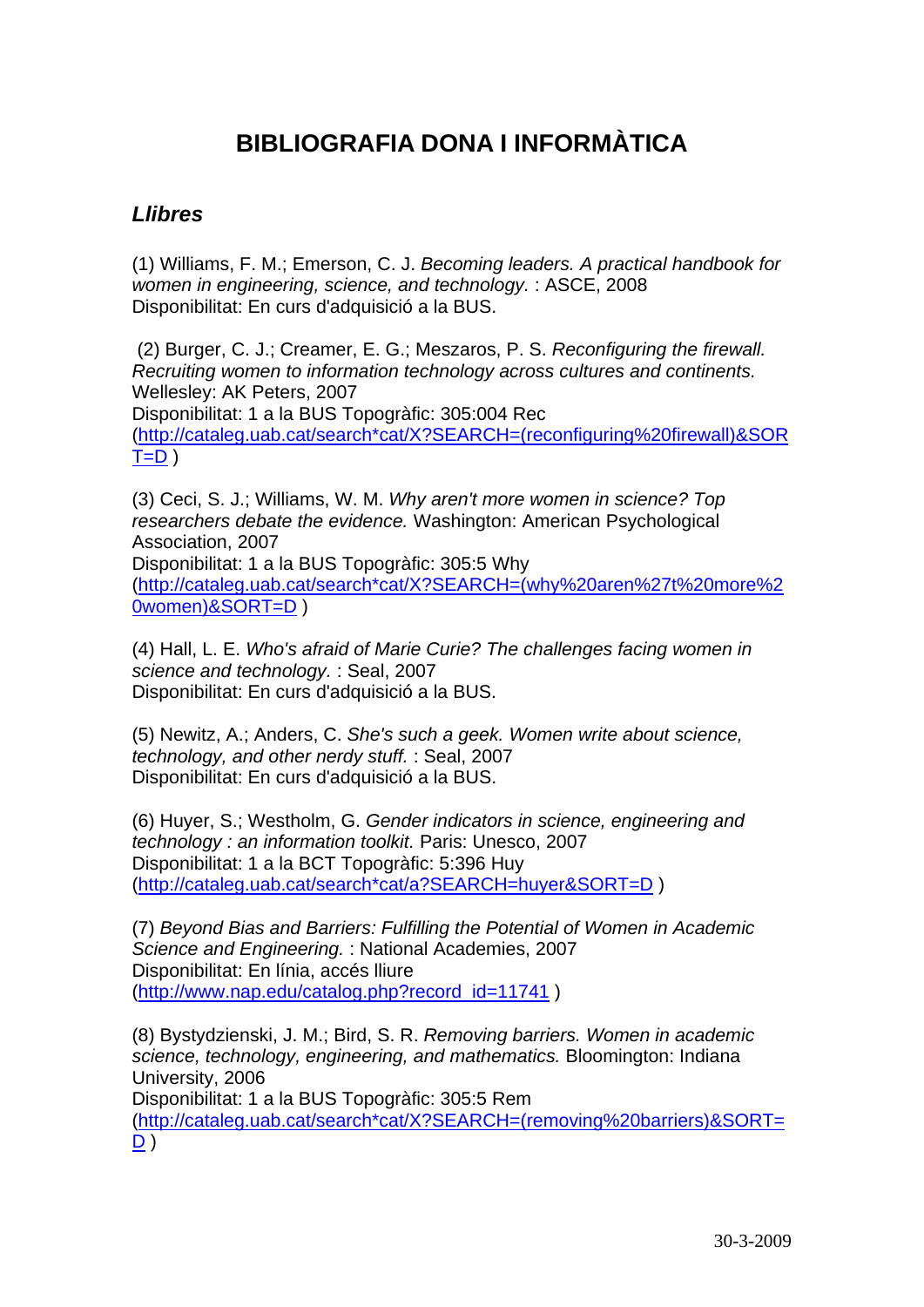(9) Cohoon, J. M.; Aspray, W. (ed.). *Women and information technology. Research on underrepresentation.* Cambridge: MIT, 2006 Disponibilitat: 1 a la BUS Topogràfic: 305:004 Wom [\(http://cataleg.uab.cat/search\\*cat/X?SEARCH=\(a%3Acohoon%20t%3Awomen\)](http://cataleg.uab.cat/search*cat/X?SEARCH=(a%3Acohoon%20t%3Awomen)&SORT=D) [&SORT=D](http://cataleg.uab.cat/search*cat/X?SEARCH=(a%3Acohoon%20t%3Awomen)&SORT=D) )

 (10) Lara, C. (ed.). *El segundo escalón. Desequilibrios de género en ciencia y tecnología.* : Arcibel, 2006

Disponibilitat: 1 a la BUS Topogràfic: 305:5 Seg [\(http://cataleg.uab.cat/search\\*cat/t?SEARCH=segundo%20escalon](http://cataleg.uab.cat/search*cat/t?SEARCH=segundo%20escalon) )

(11) *Women in scientific careers: Unleashing the potencial.* 16-17 November 2005 : OECD, 2006.

Disponibilitat: En línia, accés restringit

[http://new.sourceoecd.org/vl=982146/cl=26/nw=1/rpsv/ij/oecdthemes/99980134](http://new.sourceoecd.org/vl=982146/cl=26/nw=1/rpsv/ij/oecdthemes/99980134/v2006n19/s1/p1l) [/v2006n19/s1/p1l](http://new.sourceoecd.org/vl=982146/cl=26/nw=1/rpsv/ij/oecdthemes/99980134/v2006n19/s1/p1l)

(12) Rubio Herráez, E. *El ciberespacio no es la mitad del cielo : sobre mujeres, ciencia y tecnologías digitales.* Alcalá de Henares: Ayuntamiento de Alcalá de Henares, 2006

Disponibilitat: 1 a la BH Topogràfic: 396.4 Rub

[\(http://cataleg.uab.cat/search\\*cat/X?SEARCH=\(a%3Arubio%20t%3Aciberespac](http://cataleg.uab.cat/search*cat/X?SEARCH=(a%3Arubio%20t%3Aciberespacio)&SORT=D) [io\)&SORT=D](http://cataleg.uab.cat/search*cat/X?SEARCH=(a%3Arubio%20t%3Aciberespacio)&SORT=D))

Premio investigación María Isidra de Guzmán, 2005.

 (13) Castaño Collado, C. *Las mujeres y las tecnologías de la información : Internet y la trama de nuestra vida.* Madrid: Alianza, 2005 Disponibilitat: 1 a Socials, 2 a Comunicació Topogràfic: 396.5 Cas [\(http://cataleg.uab.cat/search\\*cat/X?SEARCH=\(a%3Acasta%C3%B1o%20cecili](http://cataleg.uab.cat/search*cat/X?SEARCH=(a%3Acasta%C3%B1o%20cecilia%20t%3Ainternet)&SORT=D) [a%20t%3Ainternet\)&SORT=D](http://cataleg.uab.cat/search*cat/X?SEARCH=(a%3Acasta%C3%B1o%20cecilia%20t%3Ainternet)&SORT=D))

(14) Zafra, R. *Netianas : n(h)acer mujer en Internet.* Madrid: Lengua de Trapo, 2005

Disponibilitat: 1 a Comunicació; 1 a Humanitats Topogràfics: 396:004 Zaf; BS/677 ([http://cataleg.uab.cat/search\\*cat/t?SEARCH=netianas\)](http://cataleg.uab.cat/search*cat/t?SEARCH=netianas) III Premio de Ensayo Caja Madrid.

(15) Reiche, C.; Kuni, V. (ed.). *Cyberfeminism, next protocols.* New York: Autonomedia, 2004 Disponibilitat: 1 a Comunicació Topogràfic: 396:004 Cyb [\(http://cataleg.uab.cat/search\\*cat/t?SEARCH=cyberfeminism](http://cataleg.uab.cat/search*cat/t?SEARCH=cyberfeminism))

(16) Zafra, R. *Habitar en (punto)net : estudios sobre mujer, educación e Internet.* Córdoba: Universidad de Córdoba, 2004 Disponibilitat: 1 a la BH Topogràfic: 396.4 Zaf [\(http://cataleg.uab.cat/search\\*cat/t?SEARCH=habitar%20en\)](http://cataleg.uab.cat/search*cat/t?SEARCH=habitar%20en)

(17) Margolis, J.; Fisher, A. *Unlocking the clubhouse. Women in computing.* : MIT, 2003

Disponibilitat: En curs d'adquisició a la BUS.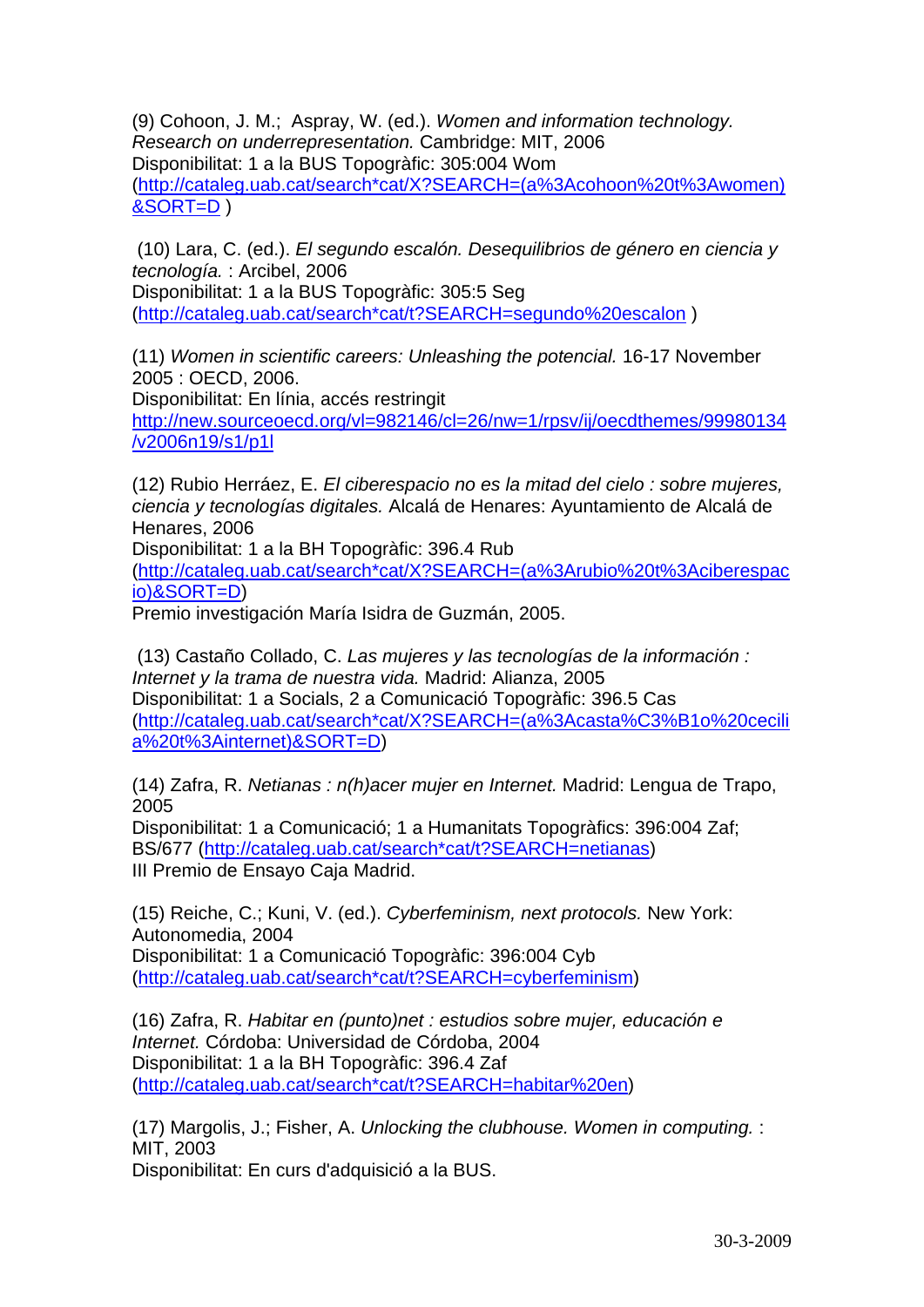(18) *Who will do the science of the future? A symposium on careers of women in science.* : National Academies, 2000 Disponibilitat: En curs d'adquisició a la BUS.

(19) Balka, E.; Smith, R. (ed.). *Women, work and computerization. Charting a course to the futur. IFIP TC9 WG9.1 Seventh International Conference on Women, Work, and Computerization, June 8-11, 2000, Vancouver, British Columbia, Canada.* Boston: Kluwer Academic, 2000 Disponibilitat: 1 a la BUS Topogràfic: 305:004 Wom [\(http://cataleg.uab.cat/search\\*cat/t?SEARCH=women%20work%20and%20com](http://cataleg.uab.cat/search*cat/t?SEARCH=women%20work%20and%20computerization) [puterization](http://cataleg.uab.cat/search*cat/t?SEARCH=women%20work%20and%20computerization) )

(20) Woodfield, R. *Women, work and computing.* Cambridge: Cambridge University, 2000 Disponibilitat: 1 a la BH Topogràfic: 396.5 Woo [\(http://cataleg.uab.cat/search\\*cat/a?SEARCH=woodfield%20ruth&SORT=D](http://cataleg.uab.cat/search*cat/a?SEARCH=woodfield%20ruth&SORT=D) )

(21) *Dones i carreres tècniques.* Barcelona: Universitat Politècnica de Catalunya, 2000. 2 vols. Disponibilitat: 1 a la BH i a la BCS Topogràfic: 396.4(467.1)"1998/1999" Don Topogràfic: 396.4(467.1)"1990/1998" Don [\(http://cataleg.uab.cat/search\\*cat/X?SEARCH=\(dones%20carreres\)&SORT=D](http://cataleg.uab.cat/search*cat/X?SEARCH=(dones%20carreres)&SORT=D) )

(22) Gill, R.; Grint, K. (ed.). *The Gender-Technology relation : contemporary theory and research.* London etc.: Taylor & Francis, 1995 Disponibilitat: 1 a la BUS Topogràfic: 305:5 Gen [\(http://cataleg.uab.cat/search\\*cat/X?SEARCH=\(a%3Agrint%20t%3Agender\)&S](http://cataleg.uab.cat/search*cat/X?SEARCH=(a%3Agrint%20t%3Agender)&SORT=D) [ORT=D](http://cataleg.uab.cat/search*cat/X?SEARCH=(a%3Agrint%20t%3Agender)&SORT=D))

(23) Brecher, D. L. *El ABC de la informática para mujeres.* Barcelona: Icària, 1992

Disponibilitat: 1 a Socials Topogràfic: 396.4:681 Bre [\(http://cataleg.uab.cat/search\\*cat/X?SEARCH=\(a%3Abrecher%20t%3Aabc\)&S](http://cataleg.uab.cat/search*cat/X?SEARCH=(a%3Abrecher%20t%3Aabc)&SORT=D) [ORT=D](http://cataleg.uab.cat/search*cat/X?SEARCH=(a%3Abrecher%20t%3Aabc)&SORT=D))

(24) Werneke, D. *Microelectronics and office jobs : the impact of the chip on women's employement.* Geneva: International Labour Office, 1985 Disponibilitat: 1 a Comunicació Topogràfic: 331.101.5 Wer; versió en castellà de 1987 a la BUS Topogràfic: 331-055 Wer [\(http://cataleg.uab.cat/search\\*cat/X?SEARCH=\(a%3Awerneke%20t%3Achip\)&](http://cataleg.uab.cat/search*cat/X?SEARCH=(a%3Awerneke%20t%3Achip)&SORT=D) [SORT=D](http://cataleg.uab.cat/search*cat/X?SEARCH=(a%3Awerneke%20t%3Achip)&SORT=D))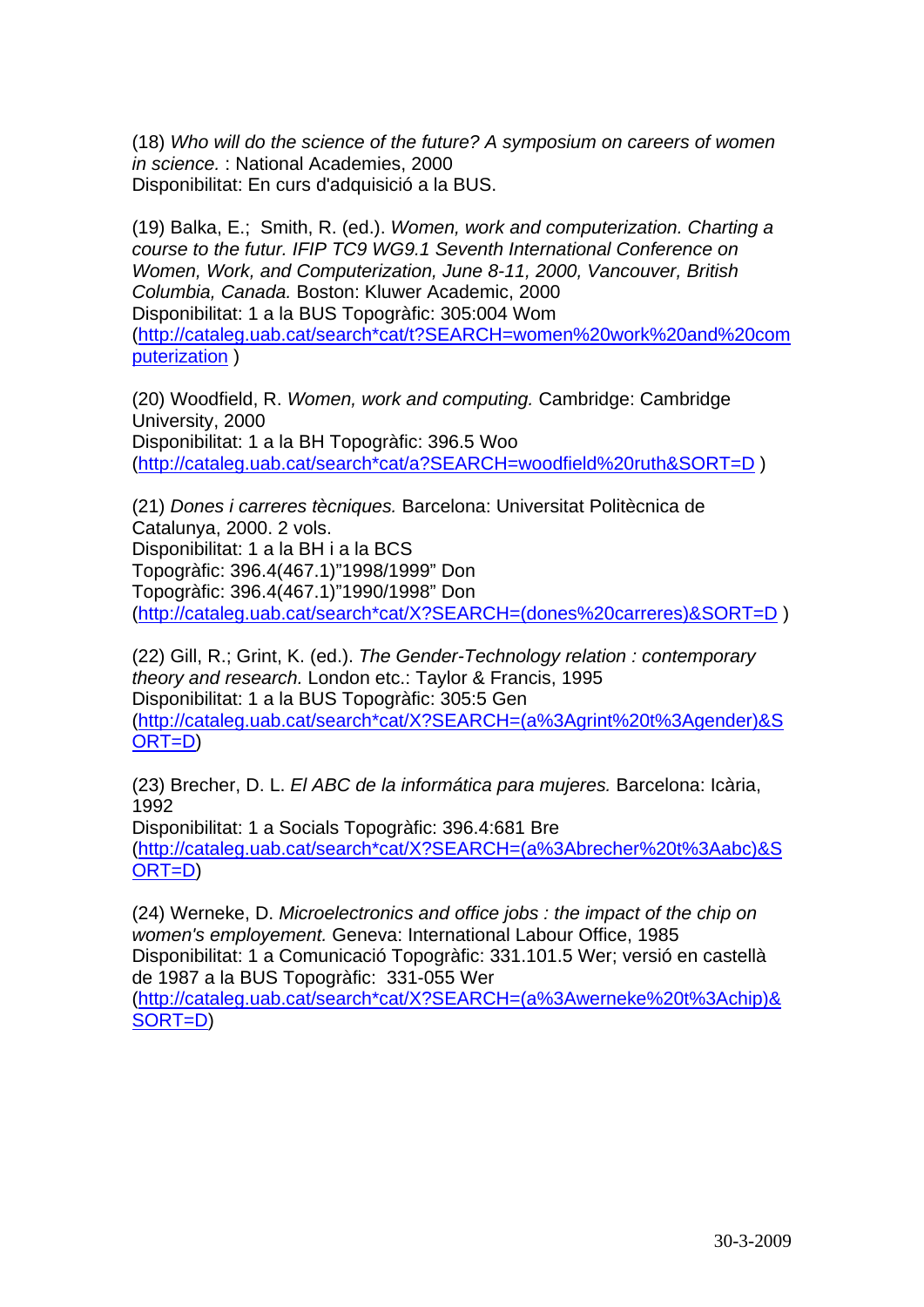#### *Articles de revista*

(25) Stroos R. *What has driven women out of computer science?* New York Times 2008;15/11/2008 Disponibilitat: En línia, accés lliure [\(http://www.nytimes.com/2008/11/16/business/16digi.html?\\_r=2&oref=slogin](http://www.nytimes.com/2008/11/16/business/16digi.html?_r=2&oref=slogin) )

(26) Sanz, V. Mujeres e Ingeniería Informática: el caso de la Facultad de Informática de la UPM. *Arbor* 2008;184(733):905-915 Disponibilitat: En línia, accés lliure [\(http://arbor.revistas.csic.es/index.php/arbor/article/view/233](http://arbor.revistas.csic.es/index.php/arbor/article/view/233) ) Consulta: 11/03/2009.

(27) Fernández, V.; Larraza, E.; Ruiz, T.; Maritxalar, M. Una aproximación a la situación de la mujer en los estudios universitarios de informática. *Arbor*  2008;184(733):877-887 Disponibilitat: En línia, accés lliure

[\(http://arbor.revistas.csic.es/index.php/arbor/article/view/231](http://arbor.revistas.csic.es/index.php/arbor/article/view/231) ) Consulta: 11/03/2009.

(28) Almstrum, V. L.; Barker, L. J.; Owens, B. B.; Adams, E.; Aspray, W.; Dale, N. B., et al. Building a sense of history: narratives and pathways of women computing educators. *ACM SIGCE Bulletin* 2005;37(4):173-189 Disponibilitat: En línia, accés restringit [\(http://doi.acm.org/10.1145/1113847.1113895](http://doi.acm.org/10.1145/1113847.1113895) ) Consulta: 12/02/2009.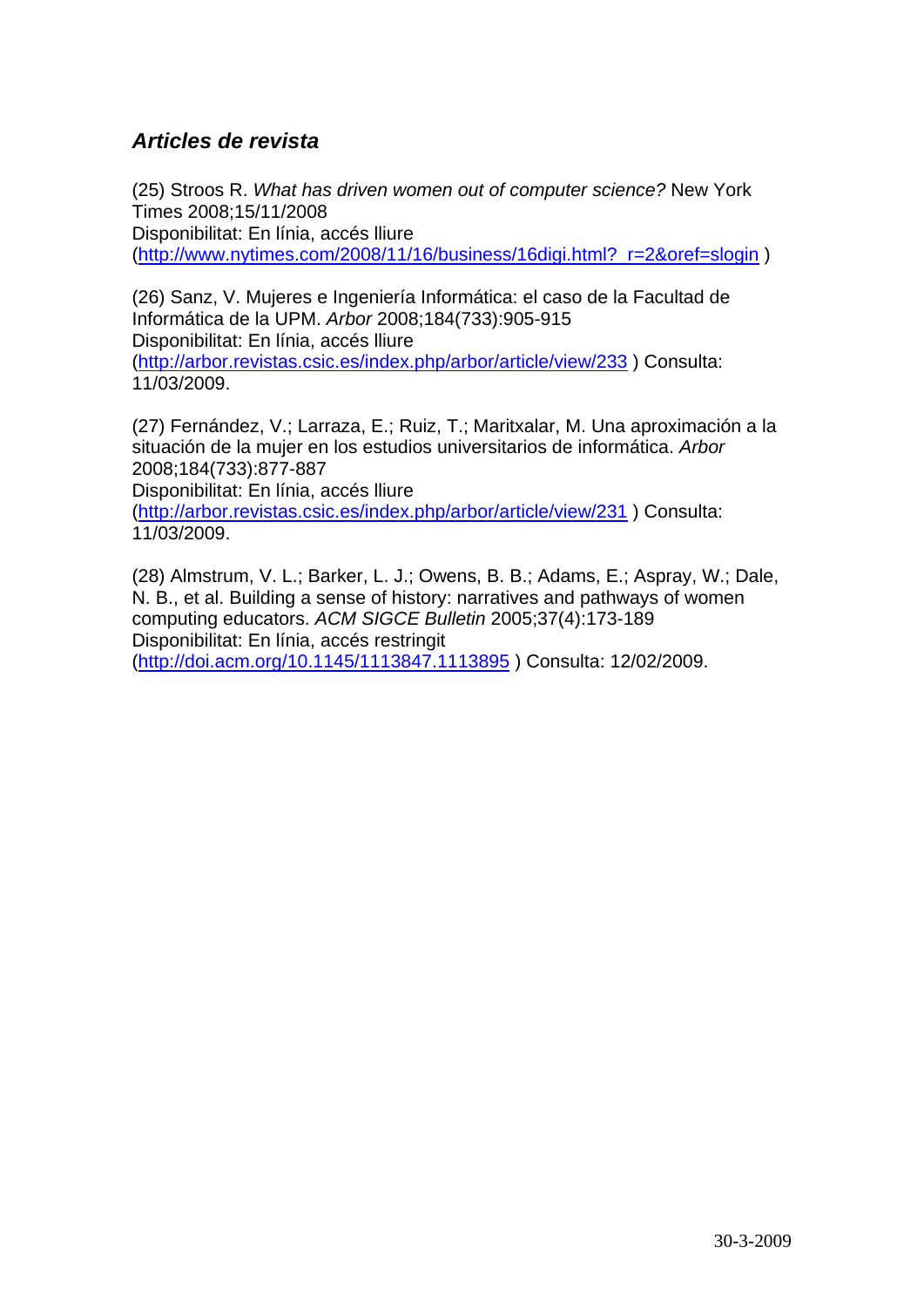#### *Informes*

(29) *Accenture 2009 Women's Research. Untapped Potential. Stretching toward the future.* ;2009 (02/03/2009) Disponibilitat: En línia, accés lliure [http://www.accenture.com/Global/About\\_Accenture/Company\\_Overview/Our\\_P](http://www.accenture.com/Global/About_Accenture/Company_Overview/Our_People/Women_at_Accenture/Research/UntappedPotential.htm) [eople/Women\\_at\\_Accenture/Research/UntappedPotential.htm](http://www.accenture.com/Global/About_Accenture/Company_Overview/Our_People/Women_at_Accenture/Research/UntappedPotential.htm) )

(30) *ZoomInfo InSite Report: Gender in the Executive Suite. A quantitative view of gender roles in business leadership. August 2008.* 2008 Disponibilitat: En línia, accés lliure [http://www.zoominfo.com/about/m/white](http://www.zoominfo.com/about/m/white-papers/ZoomInfo_InSite_Report_August08.pdf)[papers/ZoomInfo\\_InSite\\_Report\\_August08.pdf](http://www.zoominfo.com/about/m/white-papers/ZoomInfo_InSite_Report_August08.pdf))

(31) *Portrait of Women Engineers 2008.* 2008 Disponibilitat: En línia, accés lliure [http://www.womens-forum.com/index.php?/default/Projects-and-](http://www.womens-forum.com/index.php?/default/Projects-and-Initiatives/SciTechGirls/news/Portrait-of-Women-Engineers)[Initiatives/SciTechGirls/news/Portrait-of-Women-Engineers](http://www.womens-forum.com/index.php?/default/Projects-and-Initiatives/SciTechGirls/news/Portrait-of-Women-Engineers))

(32) *Best practices for even gender distribution in the 25 MS in the domain of information society. Study final report.* 2006 December 2006 Disponibilitat: En línia, accés lliure [http://ec.europa.eu/information\\_society/activities/itgirls/doc/egdis\\_study\\_200612](http://ec.europa.eu/information_society/activities/itgirls/doc/egdis_study_200612.pdf) [.pdf](http://ec.europa.eu/information_society/activities/itgirls/doc/egdis_study_200612.pdf))

(33) Lord H, Cohoon JM. *Recruiting and retaining women graduate students in computer science and engineering. Report on research findings and workshop recommendations, October 8, 2006.* 2006 Disponibilitat: En línia, accés lliure <http://www.cra.org/reports/gradrr07.pdf>)

(34) *Llibre blanc de les dones de Catalunya en el món de la ciència i la tecnologia.* 2003 Disponibilitat: En línia, accés lliure [http://www10.gencat.net/dursi/generados/catala/recerca/recurs/doc/llibreblancd](http://www10.gencat.net/dursi/generados/catala/recerca/recurs/doc/llibreblancdona2003.pdf) [ona2003.pdf\)](http://www10.gencat.net/dursi/generados/catala/recerca/recurs/doc/llibreblancdona2003.pdf)

(35) Rauner F. *Las mujeres aprenden la técnica de los microordenadores : informe sobre los primeros resultados de la encuesta sobre los proyectos destinados a la mujer en las esferas de la informática y los microordenadores en los países de la CE.* 1988:118

Disponibilitat: 1 al Centre de Documentació Europea Topogràfic: DI 609 [http://cataleg.uab.cat/search\\*cat/X?SEARCH=\(a%3Arauner%20t%3Amujeres\)&](http://cataleg.uab.cat/search*cat/X?SEARCH=(a%3Arauner%20t%3Amujeres)&SORT=D) [SORT=D](http://cataleg.uab.cat/search*cat/X?SEARCH=(a%3Arauner%20t%3Amujeres)&SORT=D))

Centre Europeu per al Desenvolupament de la Formació Professional.